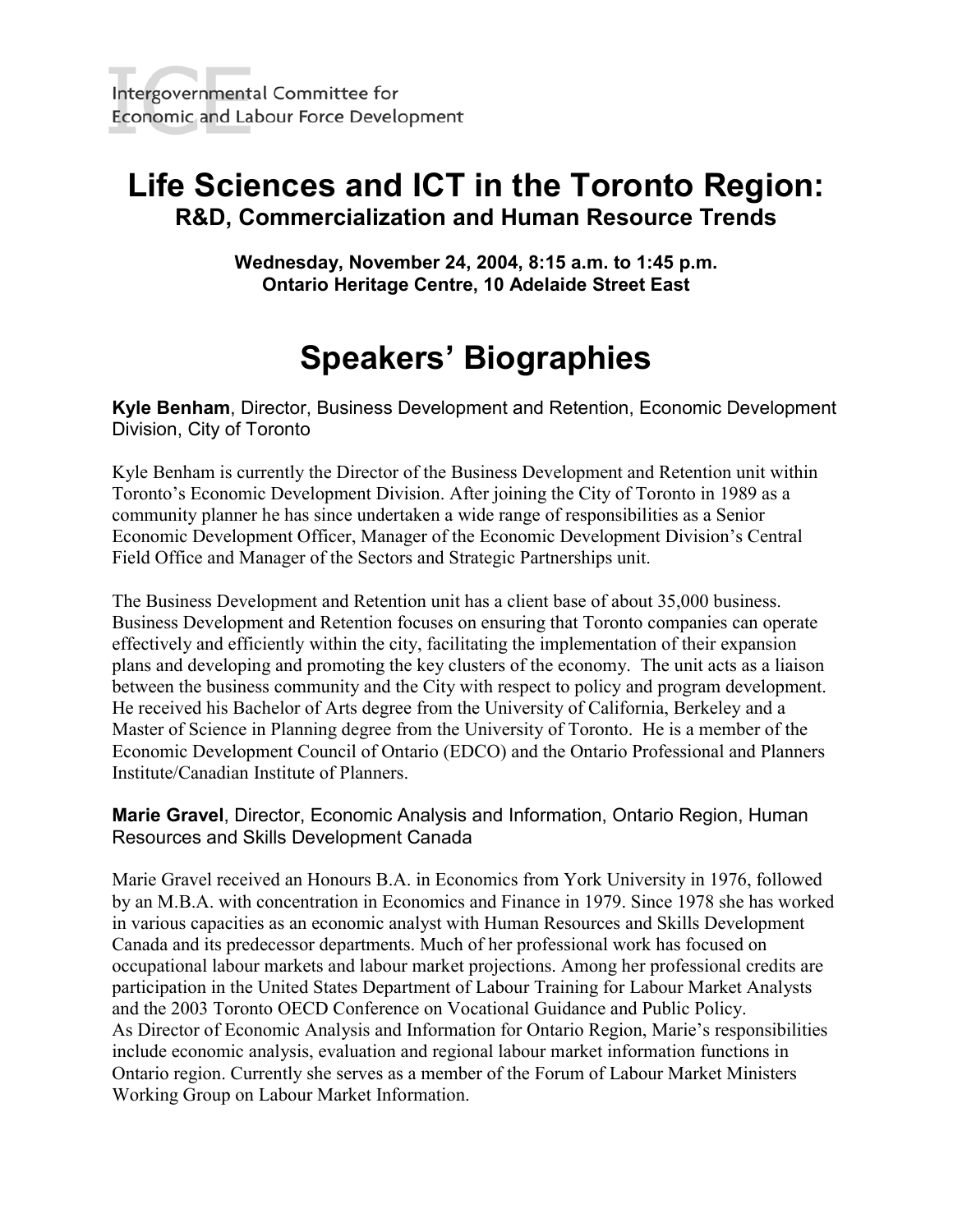**Joanne E. Harack**, Ph.D., Vice President, Human Resources and Corporate Communications, Affinium Pharmaceuticals

Dr. Harack joined Affinium Pharmaceuticals as Vice President, Human Resources and Corporate Communications in November 2000. The author of numerous articles on organization development, she was previously Vice President, Human and Organization Development, MDS Diagnostic Sector, and Vice President, Human Resources, Connaught Laboratories Limited (now Aventis Pasteur).

Dr. Harack is currently Chair of the Board of Canadians for Health Research, Vice Chair of the Biotechnology Human Resource Council of Canada (BHRC), and a member of the Government Relations Committee of BIOTECanada. Dr. Harack is a graduate of Indiana University and received her Ph.D. from the University of Toronto.

#### **Robert Horwood,** Executive VP, Information Technology Association of Canada

A graduate of McGill University, Robert Horwood's early career began with positions as a programmer, and an operations research analyst at ALCAN. He held the post Chief Systems Programmer at the Universisté de Montréal and was head of the Computer Systems Division for the National Energy Board in Ottawa.

Robert was the co-founder and President of Computel Systems Ltd., Canada's first computer stock to be listed on the TSE. When Computel was acquired by Royal Trust, Robert became its Vice-President, Information Systems and continued as President of Computel.

Later Robert was also the founder and President of Access ATM Network Inc. a company which was also listed on the TSE and which introduced the concept of shared Automated Banking Machines in retail locations in Canada under the name Magicbanc.

Robert is the President of ITAC Ontario and is a past National President of the Canadian Information Processing Society.

#### **Kenneth W. Knox**, CEO, MaRS Discovery District

Throughout his 27-year career in the Ontario Government, including six years as a Deputy Minister, Ken has always been a strong supporter of the use of science and innovation in meeting the challenges and opportunities of the future. He believes that Ontario can be the best North American jurisdiction for research, development and innovation, and that the Province will benefit from the jobs and prosperity they bring.

Since its inception in 2000, Ken has been working to breathe life into the MaRS project and other initiatives that share the mandate to implement a culture of innovation fostered by the Ontario Government. The Innovation Institute of Ontario, of which Ken is the President, provides the link and administrative support for these initiatives (Ontario Innovation Trust, Ontario Research and Development Challenge Fund, Ontario Genomics Institute, Ontario Cancer Research Network, Cancer Research Institute of Ontario).He also sits on the Board of Directors of the Bio Council and the Ontario Science and Innovation Council.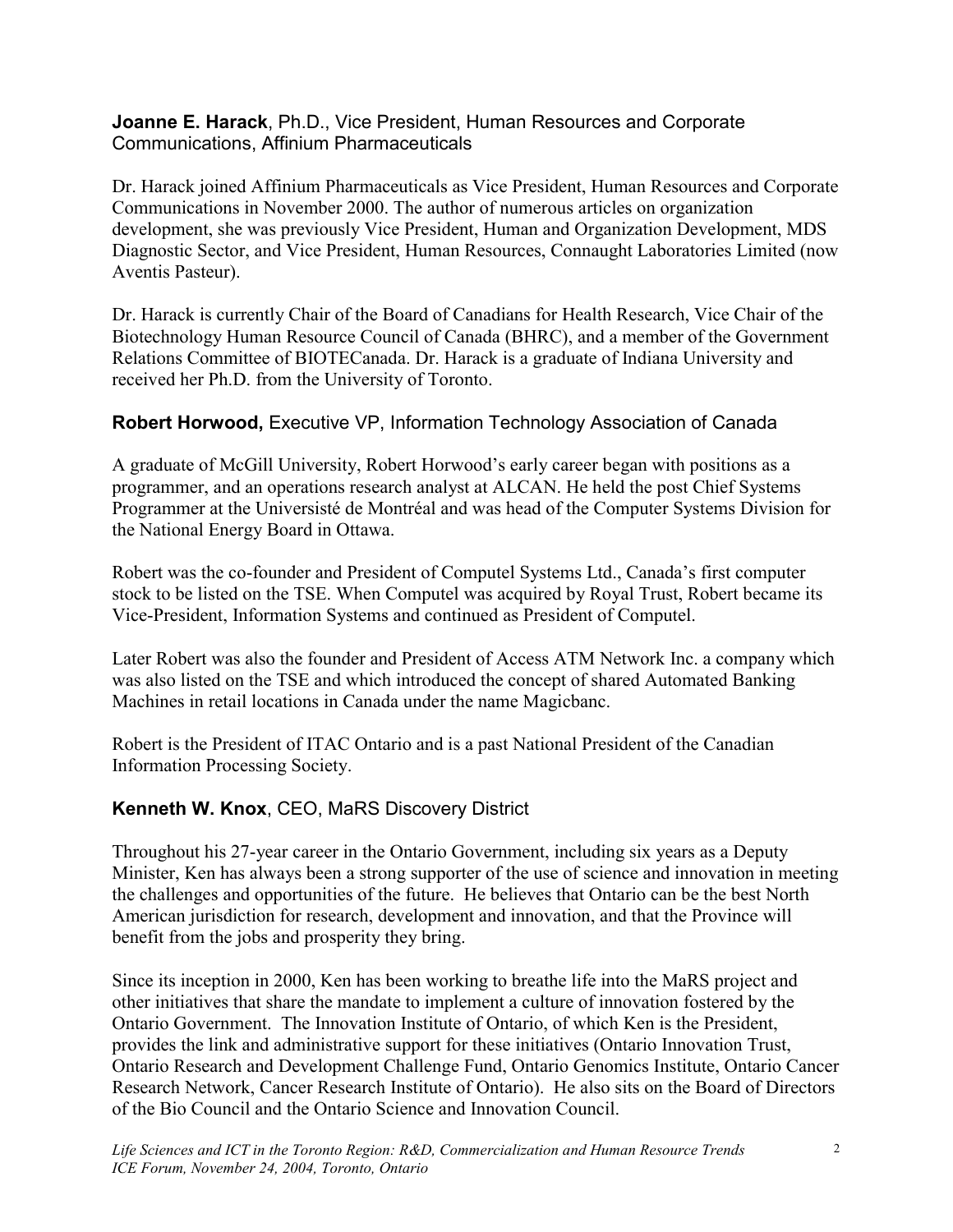Ken lives on a 300-acre farm north of Oshawa. Together with his daughter they specialize in using the farm to support educational agriculture programs and in hosting events aimed at increasing the public's awareness of the importance of agriculture.

### **Geoffrey C. Mitchinson**, Vice President, Public Affairs, GlaxoSmithKline

As Vice President Public Affairs for GlaxoSmithKline, one of Canada's largest pharmaceutical companies, Geoffrey Mitchinson leads a division responsible for a wide variety of strategic initiatives and public policy issues. He oversees areas including: government affairs and public policy strategies, policy research and analysis, corporate communications and public relations, stakeholder and community affairs.

Geoff has applied a solid industry background in marketing, sales management, strategy development, government affairs, and public policy to several challenging situations; he is known for an ability to lead a team, articulate its goals, focus its objectives and drive its projects forward to completion. He is recognized for innovation in strategic planning, structuring effective teams, and building leading edge marketing programs that have achieved strong and sustainable results.

A graduate of Carleton University with an Honours BA in Public Administration, Geoff also has undertaken post-graduate business training at the University of Western Ontario and at Stanford University's Executive Development Program, which draws top executives from around the world.

#### **Graham Sibthorpe**, President, Graytek Management Inc.

Graham C. Sibthorpe is a well-rounded executive with over 35 years of business experience, including more than 30 years of progressive management experience. Much of his career has been at the forefront of the Information and Communications Technology (ICT) sector where he has held senior line and project management positions as well as providing expertise to senior executives on a consulting basis. He has worked for a leading computer services organization, a major public utility and an international computer vendor.

Graham is an action oriented individual with considerable experience in Business Development, Strategic and Operational Planning, ICT Policy Development, Business Assessment, Business Plan Development, Organizational Development, Marketing, Product Management, ICT Planning and Business Partnering.

Graham understands all aspects of a successful ICT company and is particularly adept at initiating activities to stimulate growth and profitability. He also has extensive software development experience and has managed many R&D projects in which he also provided architectural leadership. This allows him to rapidly understand technical issues and effectively communicate the business implications to senior executives. More recently he has been engaged in major information infrastructure initiatives in Canada and Internationally. In this regard, he has been providing advice to government and industry regarding ICT as an enabler of overall socio-economic development.